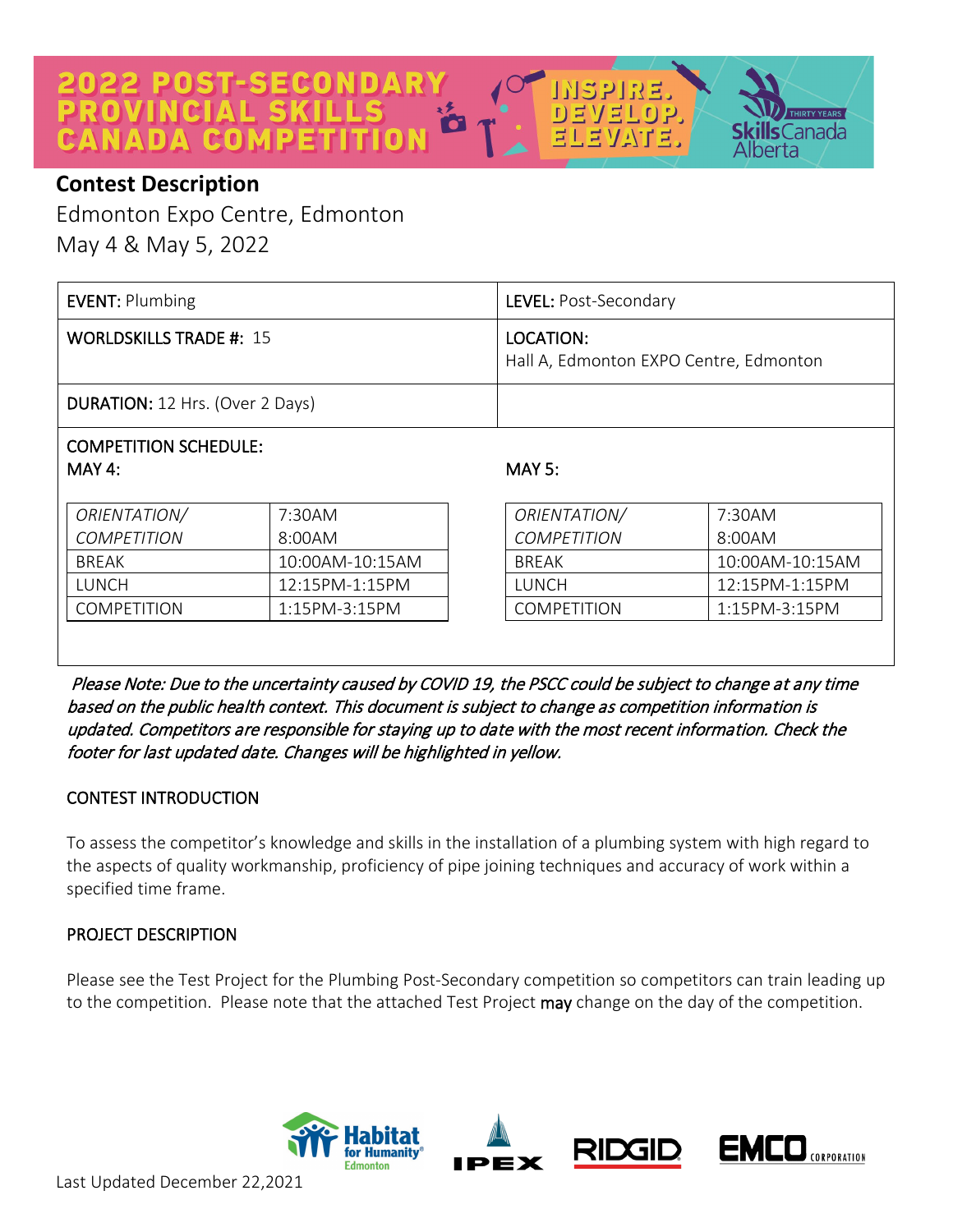#### 22 POST-SECONDARY ROVINCIA  $\Gamma$ EVELOP. 公子弟。

### SKILLS AND KNOWLEDGE TO BE TESTED:

- Applying mathematical concepts involving parallel, 60, 45 and 22 ½ offsets in a piping system
- Interpreting and applying the blueprint specifications and compiling a material order list
- Assembling of various piping systems
- Assembly of pipe and fittings
	- Steel Threaded and Press Fit
	- Copper Soft Soldering and Press Fit
	- Plastic Pipe Crimp, Cold Expansion and ABS drainage
- Bending of copper tube using mechanical benders. (RIDGID model 310/316m cat. # 36962)
- Apply safe work practices

### EQUIPMENT & MATERIALS

### Approved Tool List to be Supplied by the Competitor:

| <b>CSA Approved Safety Glasses</b> | IPT handbooks and current        | Pocket calculator (Casio FX-260 |
|------------------------------------|----------------------------------|---------------------------------|
|                                    | plumbing code may be used        | or equivalent)                  |
| CSA Approved Steel Toed Boots      | Measuring tape in millimeters    | 10-inch or 12-inch hack saw     |
|                                    | (25 mm. wide recommended)        | frame with spare blades         |
| Work Gloves and Nitrile Gloves     | Water pump pliers or             | 24-inch level                   |
|                                    | equivalent                       |                                 |
| <b>CSA Approved hearing</b>        | 8-inch locking pliers or         | 9-inch level                    |
| protection                         | equivalent                       |                                 |
| Multi-tip or assorted              | Metal and plastic deburring      | Assorted adjustable wrenches    |
| screwdrivers                       | tools                            | (8" and 10" recommended)        |
| Pex cutters                        | Small combination square         | Side cutters                    |
| Pipe cutters for 1½" to 4"         | Tube cutters for 1/2" to 2"      | Hammer                          |
| diameter plastic pipe              | diameter copper tube             |                                 |
| Half round file                    | Plumb line                       | Chalk line                      |
| Pipe Wrenches (up to 14")          | Writing Utensils (pens, pencils, |                                 |
|                                    | markers)                         |                                 |

\*Tool demonstration will be provided if requested prior to orientation.









**RTY YEARS**  $\mathsf{s}$ Canada

perta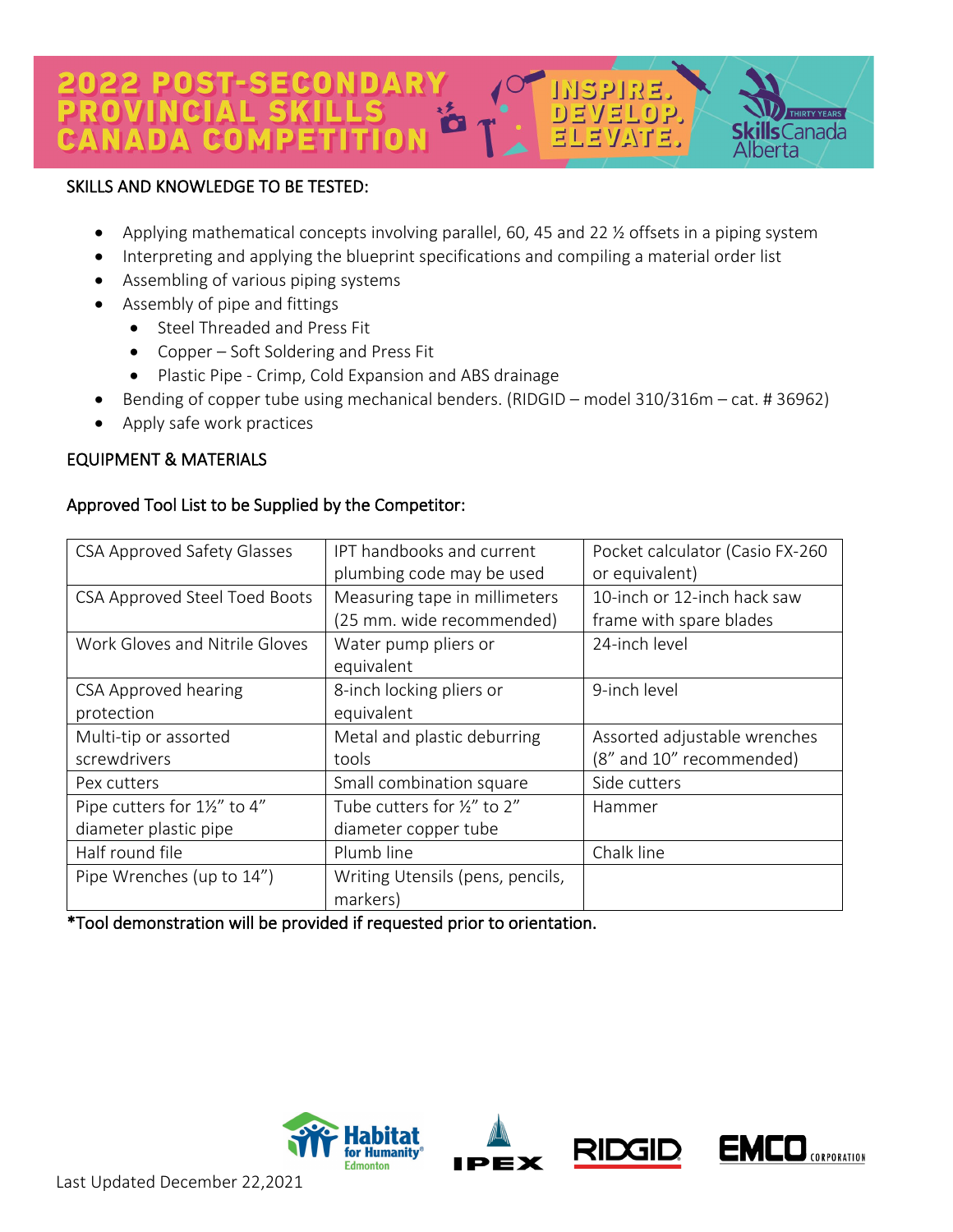### Equipment and Materials Supplied by the Committee:

| 2' square                   | RIDGID pipe benders model        | PEX assembly tools        |
|-----------------------------|----------------------------------|---------------------------|
|                             | $310/316$ mm - cat. # 36962      |                           |
| Tripods                     | Soldering torches (B tank turbo) | Meter stick/straight edge |
|                             | or equal                         |                           |
| Press fit tool              | Soldering materials              | Teflon                    |
| Pipe cutters for 1/8" to 2" | Cordless drill/driver            |                           |
| diameter steel pipe         |                                  |                           |

 $\Omega$ 

VEL

**RTY YEARS** 

 $\mathsf{s}$ Canada

erta

Competitors may use his or her own hand tools as per the approved tool list. Tool boxes will be inspected by the Provincial Technical Committee members (please see approved tool list). All workstations will be supplied with the required materials (i.e. paper, pencils, etc.).

### JUDGING CRITERIA

| Accuracy of Installation<br>Approximately | 60%   |  |
|-------------------------------------------|-------|--|
| Quality of Workmanship<br>Approximately   | 30%   |  |
| Piping Pressure Test<br>Approximately     | 10%   |  |
| Overall Total                             | 1 በበ% |  |

### TIE BREAKING PROCESS

In the event of a tie, judges will find additional measurements to break the tie.

### **SAFETY**

The health, safety, and welfare of all individuals involved with Skills Canada Alberta are of vital importance. Safety is a condition of participation with Skills Canada Alberta and shall not be sacrificed for the sake of expediency. At the discretion of the judges and technical committees, any competitor submission can be denied should the participant not have the required proper safety equipment and/or act in an unsafe manner that can cause harm to themselves or others.

### CONTEST AREA SPECIFIC SAFETY REQUIREMENTS

Competitors must wear long sleeve shirts while soldering.

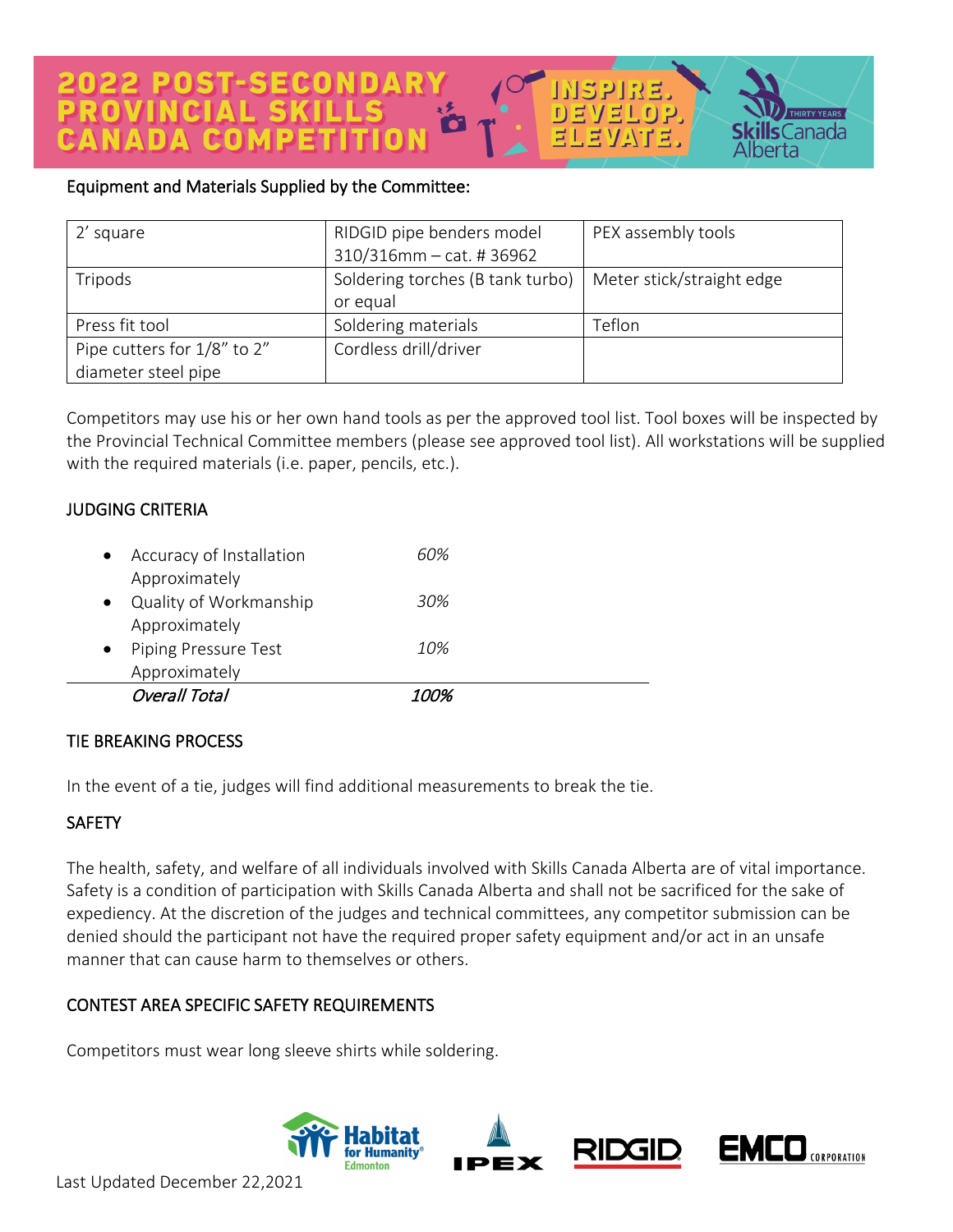## 2022 POST-SECONDAR\<br>PROVINCIAL SKILLS NADA GO

### CLOTHING REQUIREMENT

Appropriate work clothing must be worn to compete. All clothing must be neat and clean, and free of rips and tears. Casual wear such as shorts, and open toed shoes/sandals will not be permitted. No loose-fitting clothes or jewelry.

 $[1] \sqcup \{1, 1, 0\}$ 

 $\mathsf{s}$ Canada

### ADDITIONAL INFORMATION

### Skills Canada Alberta Regional and Provincial Rules and Regulations

[Regional and Provincial Rules and Regulations](https://skillsalberta.com/policies-and-procedures) *Competitors must be prepared to adhere to all public health measures in place at the time of the PSCC.*

### Lunch

Lunch for competitors will be provided by Skills Canada Alberta.

### Parking & Venue Maps

<http://edmontonexpocentre.com/attend/parking/>

### Competitor Registration

Competitor Registration for the PSCC will take place on Tuesday May 3, 2022 from 9:00am-6:00pm outside Hall B of the Edmonton EXPO Centre. Please note you will be required to present your COVID-19 proof of vaccination.

### Virtual Awards Ceremony

The Virtual Awards Ceremony will take place Friday, May 6<sup>th</sup> at 6:30pm. A link will be made available on the website with additional information prior to the ceremonies.

### Team Alberta Information

Team Alberta (Post-Secondary) will be selected at the PSCC happening on May 4 - May 5, 2022. Top eligible medalists will compete at the Skills Canada National Competition (SCNC) May 24-28, 2022 in Vancouver, BC. It is recommended that competitors review the SCNC contest description to be familiar with the national contest description and project at [http://www.skillscanada.com/.](http://www.skillscanada.com/)

If a competitor is not able to attend the SCNC, competitors MUST notify Katherine Kupchenko [katherinek@skillsalberta.com](mailto:katherinek@skillsalberta.com) prior to the start of competition. If a gold medalist is not able to attend the SCNC, the next top-ranking individual will be asked to participate.